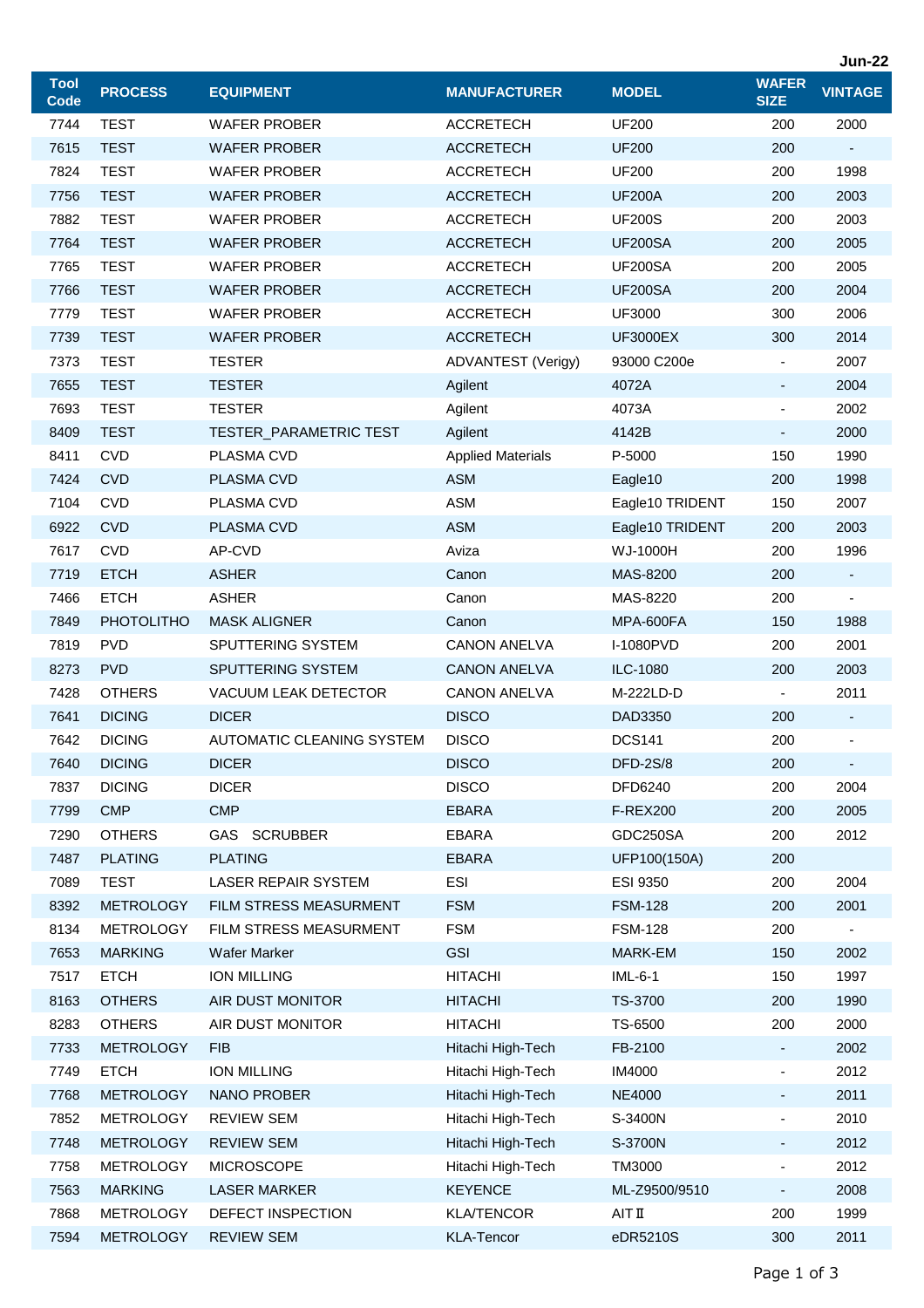|                            |                   |                               |                           |                       |                             | <b>Jun-22</b>  |
|----------------------------|-------------------|-------------------------------|---------------------------|-----------------------|-----------------------------|----------------|
| <b>Tool</b><br><b>Code</b> | <b>PROCESS</b>    | <b>EQUIPMENT</b>              | <b>MANUFACTURER</b>       | <b>MODEL</b>          | <b>WAFER</b><br><b>SIZE</b> | <b>VINTAGE</b> |
| 7857                       | <b>METROLOGY</b>  | FILM THICKNESS MEASUREMENT    | KLA-Tencor                | <b>UV1280SE</b>       | 200                         | 2003           |
| 8451                       | <b>METROLOGY</b>  | LIFETIME MEASURING            | <b>KOBELCO</b>            | <b>LTA-500</b>        | 150                         | 1996           |
| 7220                       | <b>METROLOGY</b>  | LIFETIME MEASURING            | <b>KOBELCO</b>            | LTA-550               | 200                         | 1991           |
| 7651                       | <b>FURNACE</b>    | FURNACE_DIFFUSION             | <b>KOKUSAI ELECTRIC</b>   | DD-1206VN(PYRO)       | 300                         | 2005           |
| 7393                       | <b>FURNACE</b>    | FURNACE_DIFFUSION             | KOKUSAI ELECTRIC          | DD-1233VN(Ar Anneal)  | 300                         | 2005           |
| 7420                       | <b>FURNACE</b>    | FURNACE_LP-CVD                | <b>KOKUSAI ELECTRIC</b>   | DJ-1206V-DF(ULT/SiO2) | 300                         | 2007           |
| 7669                       | <b>BONDING</b>    | <b>WIRE BONDER</b>            | Kulicke & Soffa           | Maxum ultra           |                             | 2008           |
| 7670                       | <b>BONDING</b>    | WIRE BONDER                   | Kulicke & Soffa           | Maxum ultra           | $\overline{\phantom{a}}$    | 2008           |
| 6953                       | <b>CVD</b>        | PLASMA CVD_W                  | Lam Research              | CONCEPT ONE-W         | 150                         | 1995           |
| 7850                       | <b>CVD</b>        | <b>PLASMA CVD</b>             | Lam Research              | CONCEPT TWO           | 150                         | 2000           |
| 7179                       | WET               | <b>SPIN ETCHER</b>            | Lam Research              | <b>RST201</b>         | 200                         | 1996           |
| 7240                       | <b>WET</b>        | <b>SPIN ETCHER</b>            | Lam Research              | <b>RST201</b>         | 200                         | 1997           |
| 7734                       | WET               | <b>SPIN ETCHER</b>            | Lam Research              | <b>SEZ203</b>         | 200                         | 2005           |
| 7490                       | <b>DICING</b>     | UV IRRADIATION SYSTEM         | <b>LINTEC</b>             | RAD-2000M/6           | 150                         | 2005           |
| 7513                       | <b>DICING</b>     | UV IRRADIATION SYSTEM         | <b>LINTEC</b>             | RAD-2000m/8           | 200                         | 2006           |
| 7512                       | <b>MOUNTING</b>   | <b>WAFER MOUNTER</b>          | <b>LINTEC</b>             | RAD-2500m/8           | 200                         | 2007           |
| 7389                       | <b>METROLOGY</b>  | FILM THICKNESS MEASUREMENT    | <b>Nanometrics</b>        | NanoSpec6100          | 200                         | 1998           |
| 8245                       | <b>METROLOGY</b>  | FILM THICKNESS MEASUREMENT    | Nanometrics               | NanoSpec9200          | 200                         | 2001           |
| 7338                       | <b>METROLOGY</b>  | FILM THICKNESS MEASUREMENT    | Nanometrics               | NanoSpec9310          | 200/300                     | 2008           |
| 7660                       | <b>PHOTOLITHO</b> | STEPPER_i-Line                | Nikon                     | <b>NSR2005i10C</b>    | 150                         | 1994           |
| 7335                       | <b>PHOTOLITHO</b> | STEPPER_KrF                   | Nikon                     | NSR-2205EX14C         | 200                         | 1998           |
| 7334                       | <b>PHOTOLITHO</b> | STEPPER_KrF                   | Nikon                     | NSR-2205EX14C         | 200                         | 1999           |
| 7430                       | <b>PHOTOLITHO</b> | STEPPER_i-Line                | Nikon                     | <b>NSR-4425i</b>      | 125                         | 1997           |
| 7112                       | <b>CVD</b>        | <b>EPITAXIAL DEPOSITION</b>   | NuFlare Technology        | <b>HT2000B</b>        | 150                         | 2007           |
| 7432                       | <b>CMP</b>        | <b>CMP</b>                    | Okamoto                   | SPP-600S GRIND        | 125                         | 1998           |
| 7568                       | <b>WET</b>        | SUPERCRITICAL RINSER&DRYER    | Rexxam                    | SCRD <sub>6</sub>     | 150                         | 2008           |
| 8216                       | <b>CMP</b>        | CMP-OXIDE                     | <b>RORZE</b>              | Mirra Fabs & FI       | 200                         | 1998           |
| 7239                       | <b>METROLOGY</b>  | FILM THICKNESS MEASUREMENT    | Rudolph                   | S200ETCH              | 200                         | 2000           |
| 7263                       | WET               | POST CMP CLEANING SYSTEM      | <b>SCREEN</b>             | AS2000                | 200                         | 1998           |
| 8391                       | <b>WET</b>        | POST CMP CLEANING SYSTEM      | <b>SCREEN</b>             | AS2000                | 200                         | 1998           |
| 7622                       | WET               | POST CMP CLEANING SYSTEM      | <b>SCREEN</b>             | AS2000                | 200                         | 2000           |
| 7208                       | <b>PHOTOLITHO</b> | <b>COATER</b>                 | <b>SCREEN</b>             | SK-80BW-AVQ           | 200                         | 1998           |
| 7209                       | WET               | <b>WAFER SCRUBBER</b>         | <b>SCREEN</b>             | SS-W80A-AR            | 200                         | 1995           |
| 6851                       | <b>WET</b>        | <b>WAFER SCRUBBER</b>         | <b>SCREEN</b>             | SS-W80A-AR            | 200                         | 2000           |
| 7211                       | <b>WET</b>        | <b>WAFER SCRUBBER</b>         | <b>SCREEN</b>             | SS-W80A-AVR           | 200                         | 1998           |
| 6914                       | <b>WET</b>        | <b>WAFER SCRUBBER</b>         | <b>SCREEN</b>             | SS-W80A-AVR           | 200                         | 2002           |
| 7425                       | <b>METROLOGY</b>  | FILM THICKNESS MEASUREMENT    | <b>SOPRA</b>              | GESP5                 | 200                         | 2010           |
| 7869                       | <b>CVD</b>        | MO CVD                        | <b>TAIYO NIPPON SANSO</b> | <b>SR64212HKS</b>     | 150                         | 2010           |
| 7495                       | <b>METROLOGY</b>  | AUTOMATIC VISUAL INSPECTION   | TAKANO (TOPCON)           | Vi-4202               | 200                         | 2004           |
| 6875                       | <b>METROLOGY</b>  | <b>WAFER PARTICLE COUNTER</b> | TAKANO (TOPCON)           | WM-5000               | 300                         | 2005           |
| 7467                       | <b>BACK GRIND</b> | <b>TAPE REMOVER</b>           | Takatori                  | AMR-2200G             | 200                         |                |
| 7244                       | <b>PHOTOLITHO</b> | COATER&DEVELOPER              | <b>TEL</b>                | ACT8(2C2D)            | 200                         | 1998           |
| 7087                       | <b>PHOTOLITHO</b> | COATER&DEVELOPER              | <b>TEL</b>                | ACT8(4C3D)            | 200                         | 2006           |
| 7860                       | <b>DIFFUSION</b>  | <b>DIFFUSION</b>              | <b>TEL</b>                | Alpha-8SE             | 200                         | 2005           |
| 7288                       | <b>FURNACE</b>    | FURNACE_LP-CVD                | <b>TEL</b>                | IW-6C                 | 150                         | 1994           |
| 6917                       | <b>WET</b>        | <b>CLEANING SYSTEM</b>        | <b>TEL</b>                | MARK-7                | 200                         | 1993           |
| 8464                       | PHOTOLITHO        | COATER&DEVELOPER              | <b>TEL</b>                | MARK-V                | 200                         | 1992           |
| 7431                       | <b>PHOTOLITHO</b> | COATER&DEVELOPER              | <b>TEL</b>                | MARK-Vz               | 150                         | 1998           |
|                            |                   |                               |                           |                       |                             |                |